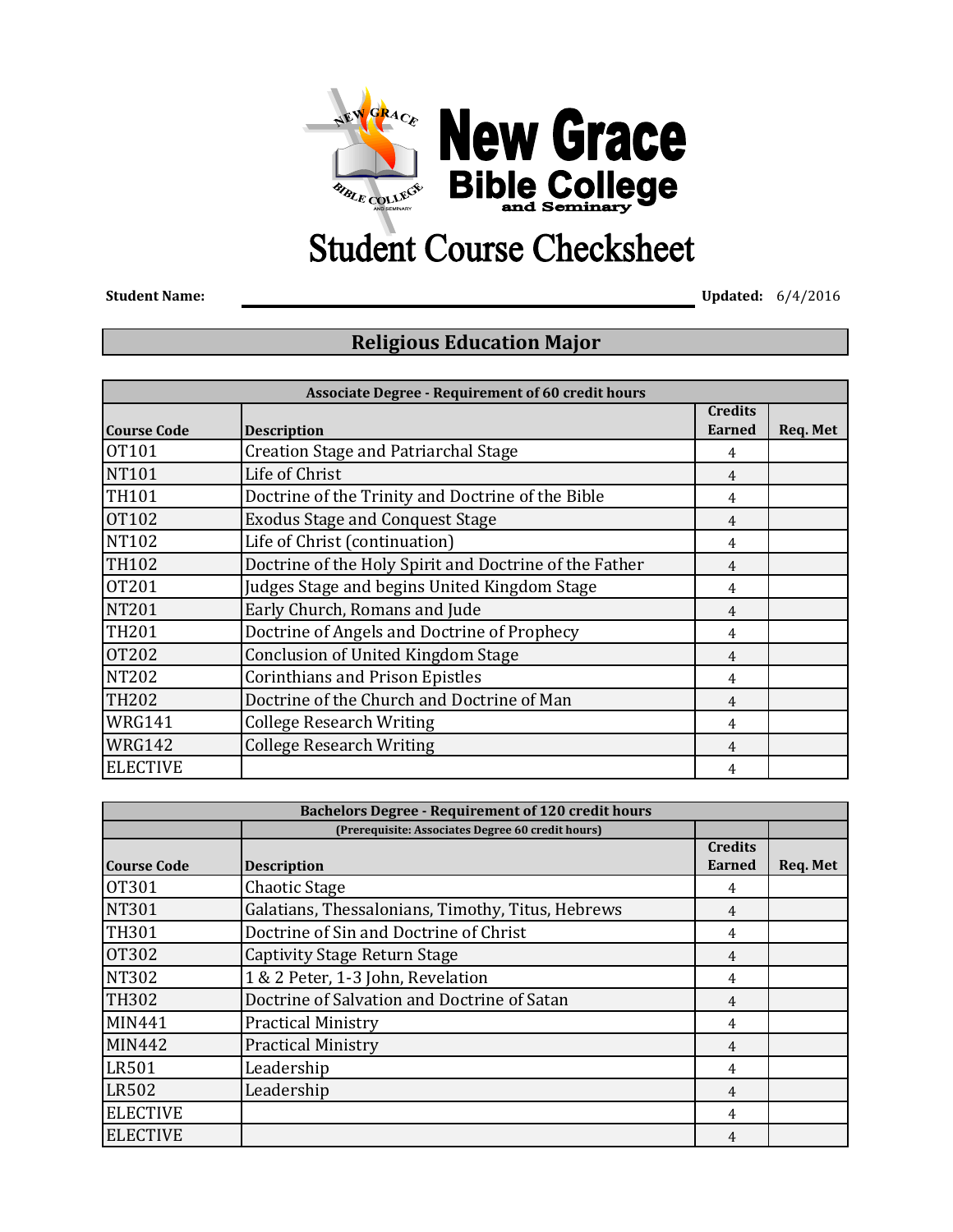| .<br><b>ELL</b> |  |  |
|-----------------|--|--|
| <b>ELECTIVE</b> |  |  |